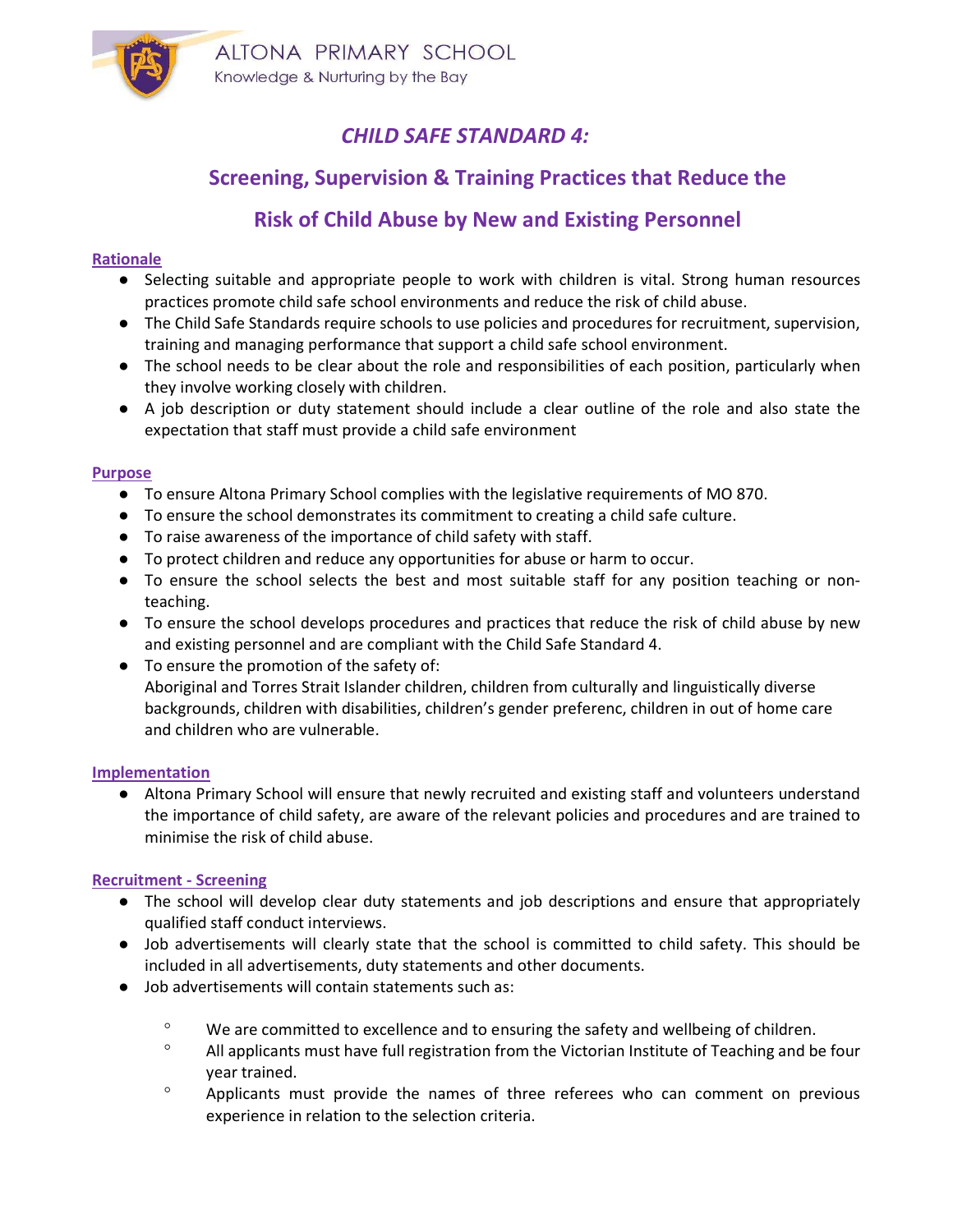

- ° A valid Working with Children Check and a criminal record check is mandatory.
- ° We are a child safe and equal employment opportunity employer.
- ° Applications from Aboriginal and Torres Strait Islander peoples and from people from culturally and linguistically diverse backgrounds are encouraged.
- Referee checks will be carried out.
- Our school will ensure decision-making is rigorous, defensible and transparent.
- Our school is aware of the requirements of privacy legislation and laws relating to unlawful discrimination.
- Applicants will be told what will happen to any information they provide and who will have access to the information.
- Selection processes will be fair and just; however, the safety and wellbeing of children will be the primary consideration.
- During the interview process, applicants will be informed that a Working with Children Check, a criminal record check and/or a current VIT registration will be a requirement of employment.
- For further information on avoiding charges of discrimination on the basis of a criminal record, the school will refer to The Human Rights and Equal Opportunity Commission's publication " On the Record: Guidelines for the Prevention of Discrimination in Employment on the Basis of Criminal Record.
- Notwithstanding any of the above, the school will adhere to the recruitment requirements as described in DET's Recruitment Guide, July 18 2016.

## Post-Employment Supervision and Ongoing Training

- The school has in place a rigorous professional learning program for all staff.
- New staff are provided with information about matters such as the vision, mission and values of the school, curriculum, students with medical conditions, school policies, OH&S and relevant school procedures and practices e.g. yard duty requirements.
- Graduate teachers are provided with additional induction opportunities generally over several school terms, including strategies to enhance teaching and learning.
- Mentoring, coaching and professional learning are available for all staff, as required.
- All staff must have a Professional Learning Plan based on the school's Professional Learning Plan which is linked to the School Strategic Plan.
- Leadership development opportunities are a key component of the school's professional learning program for staff.
- A formal induction program for volunteers, external providers (and contractors) to ensure they have appropriate information about the child safe culture of the school.
- The school regularly will provide information, training and education for School Council, staff and volunteers about child safety on a needs basis, including:
	- $\Box$  what child abuse is
	- $\Box$  how to identify and reduce child abuse risks
	- $\Box$  understanding and appreciating Aboriginal culture and other cultures and languages they may engage with in their role
	- $\Box$  the importance of ensuring culturally safe environments for children from culturally and/or linguistically diverse backgrounds, and how to promote this